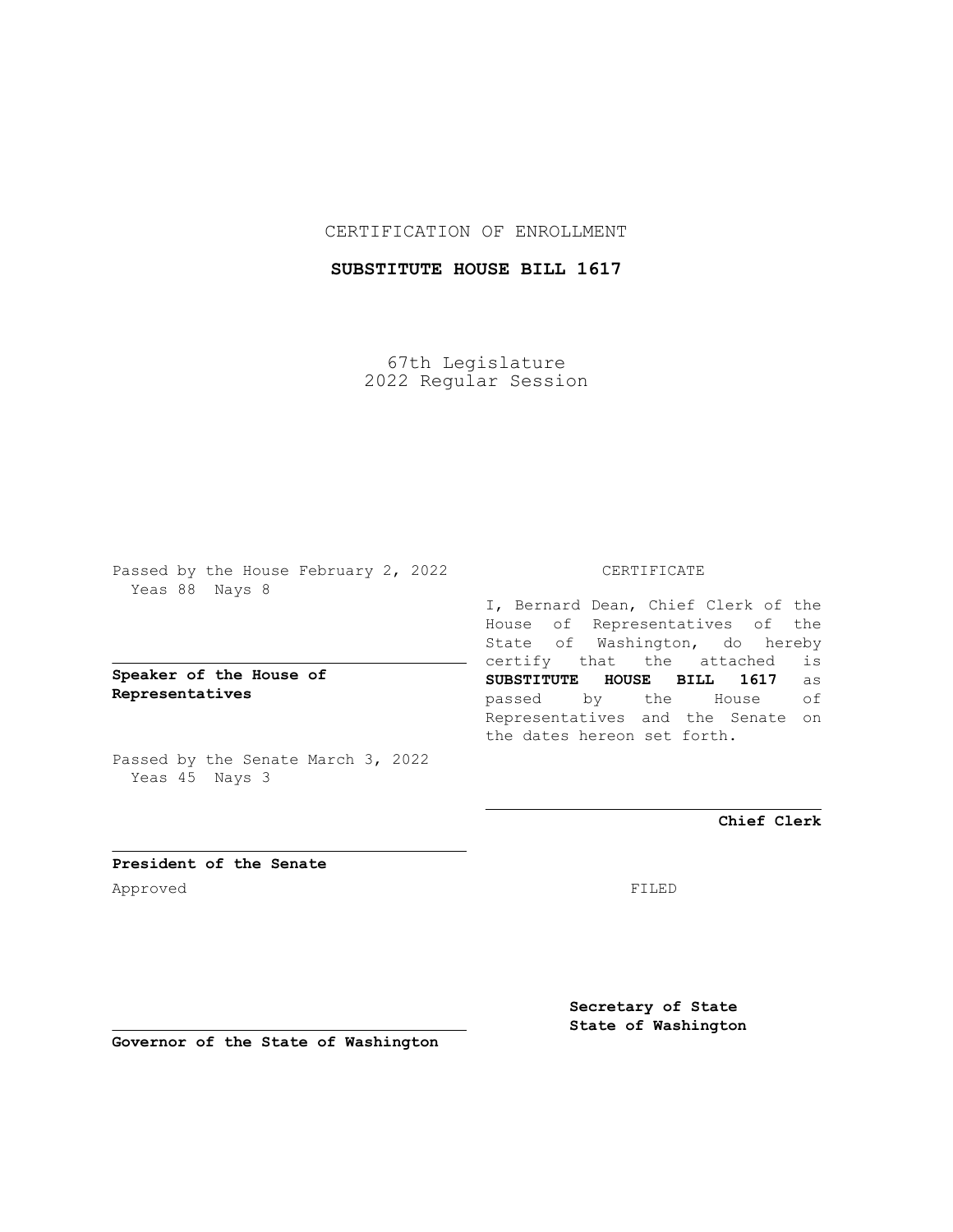## **SUBSTITUTE HOUSE BILL 1617**

Passed Legislature - 2022 Regular Session

**State of Washington 67th Legislature 2022 Regular Session**

By House State Government & Tribal Relations (originally sponsored by Representatives Morgan, Leavitt, J. Johnson, Ramel, Callan, Davis, Taylor, Santos, Simmons, Riccelli, Ormsby, and Harris-Talley)

READ FIRST TIME 01/17/22.

1 AN ACT Relating to aligning state and school holidays; amending 2 RCW 28A.150.050; creating a new section; and providing an effective 3 date.

4 BE IT ENACTED BY THE LEGISLATURE OF THE STATE OF WASHINGTON:

 NEW SECTION. **Sec. 1.** In 2021, the state enacted House Bill No. 1016 to declare Juneteenth a state legal holiday. The legislature finds that there is ambiguity about whether Juneteenth is also a school holiday as a result of that act. The legislature intends to clarify that Juneteenth, like all other state legal holidays, is a school holiday on which school may not be taught.

11 **Sec. 2.** RCW 28A.150.050 and 2014 c 177 s 3 are each amended to 12 read as follows:

13 (1) ((The following are)) All of the state legal holidays set 14 forth in RCW 1.16.050(1) are also school holidays( $(\tau)$ ) and school may 15 not be taught on these days ( $\left(\div\right)$ 

16 <del>(a) Sunday;</del>

17 (b) The first day of January, commonly called New Year's Day;

18 (c) The third Monday of January, celebrated as the anniversary of 19 the birth of Martin Luther King, Jr.;